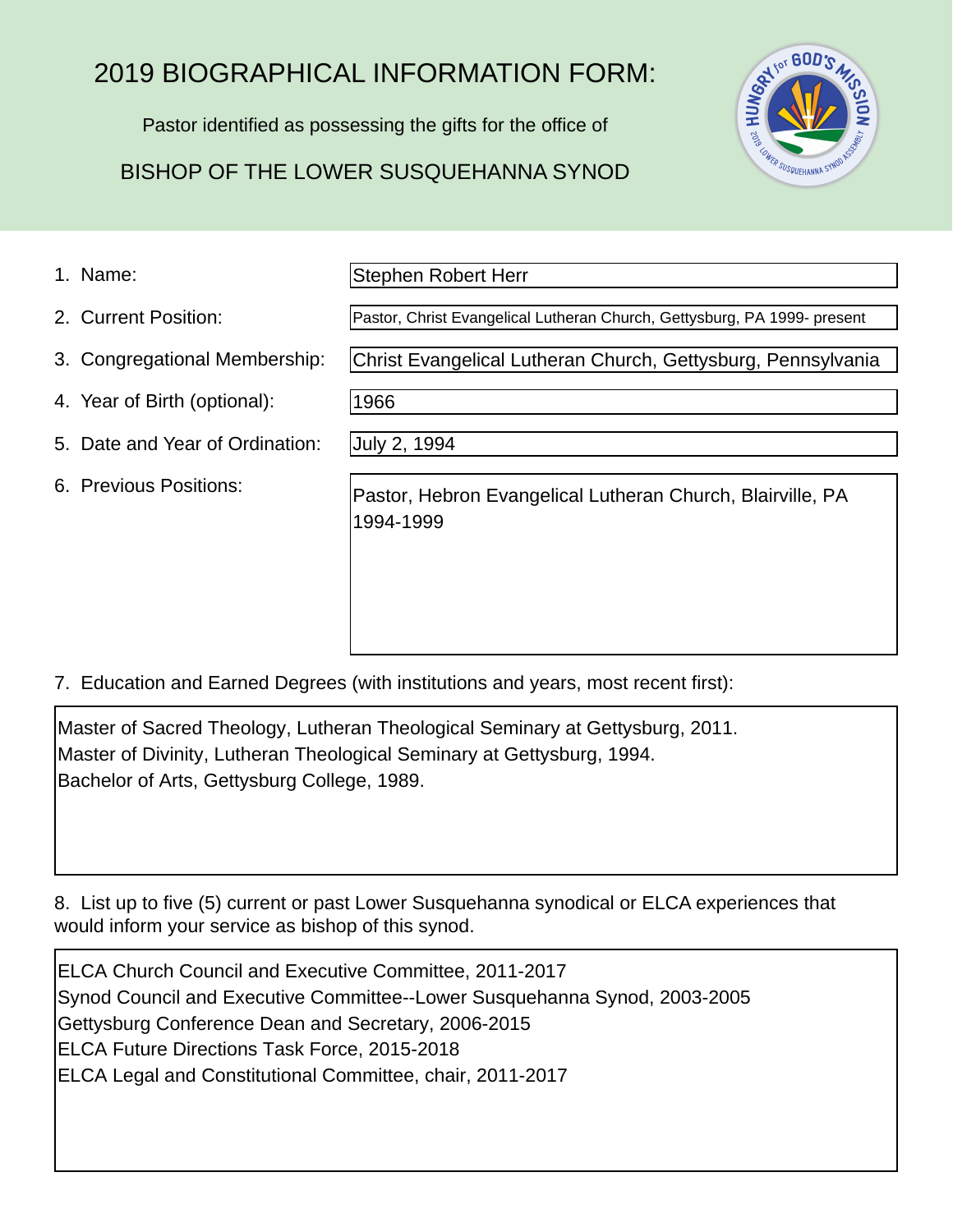9. List up to five (5) current or past community-related experiences that would inform your service as bishop of the Lower Susquehanna Synod.

Lutheran Theological Seminary at Gettysburg, Board of Directors, 2003-2015 Freshman Boys Basketball Coach, Gettysburg Area High School, 2001-2005, 2016-2018 Treasurer and board member, Gettysburg Community Theatre, 2010-2019 Adams County Habitat for Humanity board of directors, 2000-2003 President, Lutheran Historical Society of the Mid-Atlantic, 2008-present

#### 10. The document "A Bishop's Gifts for God's Mission" describes the leadership profile of a bishop for our synod. How do you see yourself embodying these attributes? (400 word maximum)

My faith is in the Triune God, who creates, reconciles, redeems and calls me into a life of service and love towards God and my neighbor. As a recipient of God's grace and mercy in Jesus Christ, the Word of God and the holy sacraments form the foundation of my devotional life and pastoral ministry.

I value people and have genuine interest in getting to know others, hearing about their interests, hopes and faith journeys. Investing time and energy in building relationships is important. People comprise the church as the body of Jesus Christ in whom God became incarnate. As a result, accompanying people with the good news of Jesus continues to be at the heart of my pastoral ministry. My experiences over twenty-five years of word and sacrament ministry shape my understanding of the importance of journeying with people and congregations through trying, grieving, and joyous moments. Furthermore, my family keeps me grounded in balancing my callings as a baptized child of God, husband, father, son, and pastor.

Process, decision making, and communicating honestly matters. Fair, just, transparent and collaborative processes are essential for the church to fulfill its ministry. Working for consensus and harmony remain at the forefront of my interactions with congregation councils, colleagues and other leaders. I worked hard to bring this perspective to my service as dean and on the ELCA and synod councils. I value debate and discussion where all voices are respected and diverse opinions embraced as an asset. I welcome dissent, differing judgements, and critique. This approach finds its roots in our Lutheran confessional heritage of healthy debate seeking concord.

My supervision of over twenty seminarians engaged in fieldwork and contextual education has taught me the significance of teamwork and identifying gifts in others for ministry. I have learned much from them and the congregations I have served. To be sure ministry is a collective team effort requiring the diverse talents of all working together for the common good. This includes welcoming and involving all the people of God regardless of gender identity, ethnic background, race, sexual orientation, socio-economic status or theological conviction. This common good demands attending to matters of justice in this world.

If called to serve as bishop I would remain faithful to God and the Lutheran tradition while at the same time proclaiming the Gospel of Jesus Christ in provocative and new ways that inspire future generations.